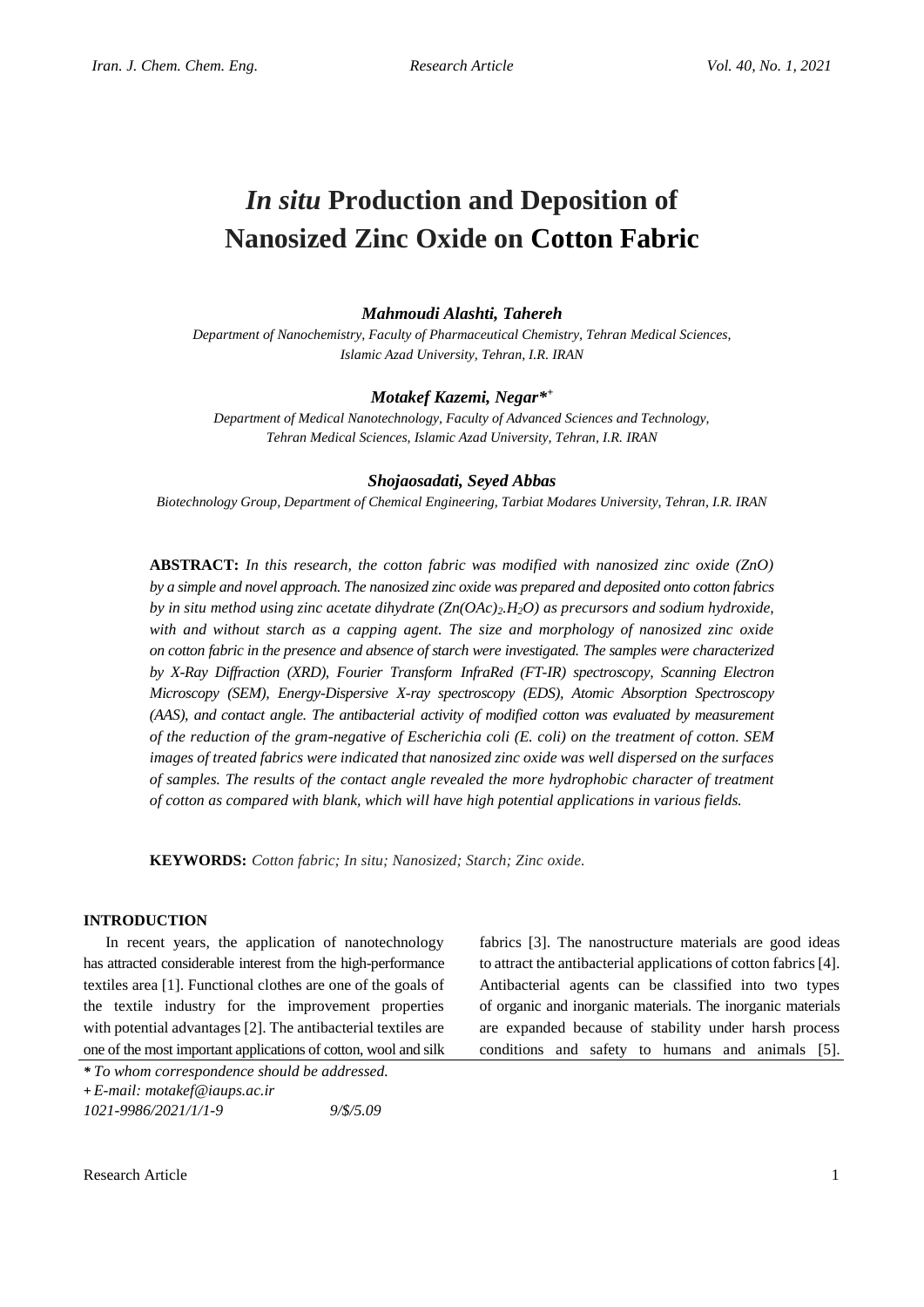Nanomaterials are used onto fibers with a wide range of compositions and various structures. These materials are resulted in unique properties due to the high surface area [6]. The nanosized ZnO is one of the most common nanomaterials that is prepared with different methods such as hydrothermal [7], sol-gel [8], green synthesis [9], thermal decomposition [10], and laser ablation [11].

Cotton fabrics are widely used by people as a kind of natural textiles because of their excellent properties such as softness, breathability, biodegradation, safeness, and low-price, affinity to skin, regeneration performance, and hygroscopic property. However, cotton fabrics provide an excellent environment to retain moisture and grow microorganisms. To overcome such problems, numerous materials have been employed to impart antimicrobial activity to cotton fabrics [4]. Extensive research has been done for the treatment of fabric with nanomaterials. *In situ* production and deposition of the silver nanoparticle is a good candidate for the treatment of cotton [12] and knitted cellulose fabric [13] with antimicrobial property [14]. Among the antibacterial fabrics of interest are copper [15], copper oxide (CuO) [16-17], silver [18-19], titanium dioxide (TiO<sub>2</sub>) [20-21], and zinc oxide [22-26]. Other uses of cotton fabric are also important, such as the decrease of wrinkle-able nature was reported by nanomaterial based on silicone [27]. The self-cleaning of cotton textile was reported by nanomaterial based on  $TiO<sub>2</sub>$  [28] and  $SiO<sub>2</sub>/TiO<sub>2</sub>$  [29] as photoactive coatings. The superhydrophobic textiles were reported via a wet chemical route using a modification of cotton fabric with ZnO nanorod array film [30]. The UV-blocking of textile was studied by ZnO with nanoparticles [31] and nanorods [32].

The objective of this study was to develop the *in situ* production and deposition of nanosized zinc oxide on cotton fabric with and without starch as a capable procedure for modification of the surface fabric. This simple chemical preparation was decreased the time of production and deposition of nanosized zinc oxide on cotton fabric and increased the advantage of this method. The novelty of this work was the investigation and evaluation of the starch effect on size and morphology, hydrophobic property, and Zn release of treatment of cotton fabric. The antibacterial activity of the modified cotton fabric sample was tested against gram-negative bacteria

of *Escherichia coli*. The samples also were characterized by various techniques.

# **EXPERIMENTAL SECTION** *Materials*

Zinc acetate dihydrate  $(Zn(OAC)_2.2H_2O)$ , sodium hydroxide (NaOH) and soluble starch were purchased from Merck (Darmstadt Germany). Cotton fabric was purchased from Sarab Baft Company.

# *Methods*

# *Synthesis of nanosized zinc oxide*

The nanosized zinc oxide was prepared by a wet chemical method using zinc acetate and sodium hydroxide as precursors based on the previous reports [33]. In this research, the nanosized zinc oxide was prepared without and with starch as a capping agent via hydrothermal synthesis. The zinc acetate dihydrate (0.2195g, 1 mmol) was dissolved in distilled water and the aqueous solution was prepared in two conditions including without and with starch (1% w/v). Then, 10 ml NaOH (1 M) was added drop by drop for 30 minutes. After that, the reaction was allowed to proceed for 2 h at 90  $\degree$ C by an oil bath. Finally, the solution was centrifuged at 10,000 rpm for 10 min and the supernatant was discarded. The white product was washed three times using distilled water to remove the by-products and the excessive starch. The obtained samples were dried at 80°C for overnight.

# *In situ synthesis of nanosized zinc oxide on cotton fabrics*

The cotton fabric (2.5×2.5cm) was immersed in NaOH (0.01 M) solution for 1 h at 90°C and washed using distilled water. *In situ* deposition of nanosized zinc oxide on the cotton fabrics was carried out a simple method in a short time and there is no need to re-prepare the fabric. Accordingly, the cotton fabric was immersed in the precursors of nanosized zinc oxide with and without starch for 2 h at 90°C. Then, the samples were washed for 3 times using distilled water and then dried at 37°C in an oven.

# *Characterization*

The samples were characterized by X-ray diffraction, IR spectroscopy, scanning electron microscopy, EDS analysis, contact angle, and atomic absorption spectroscopy.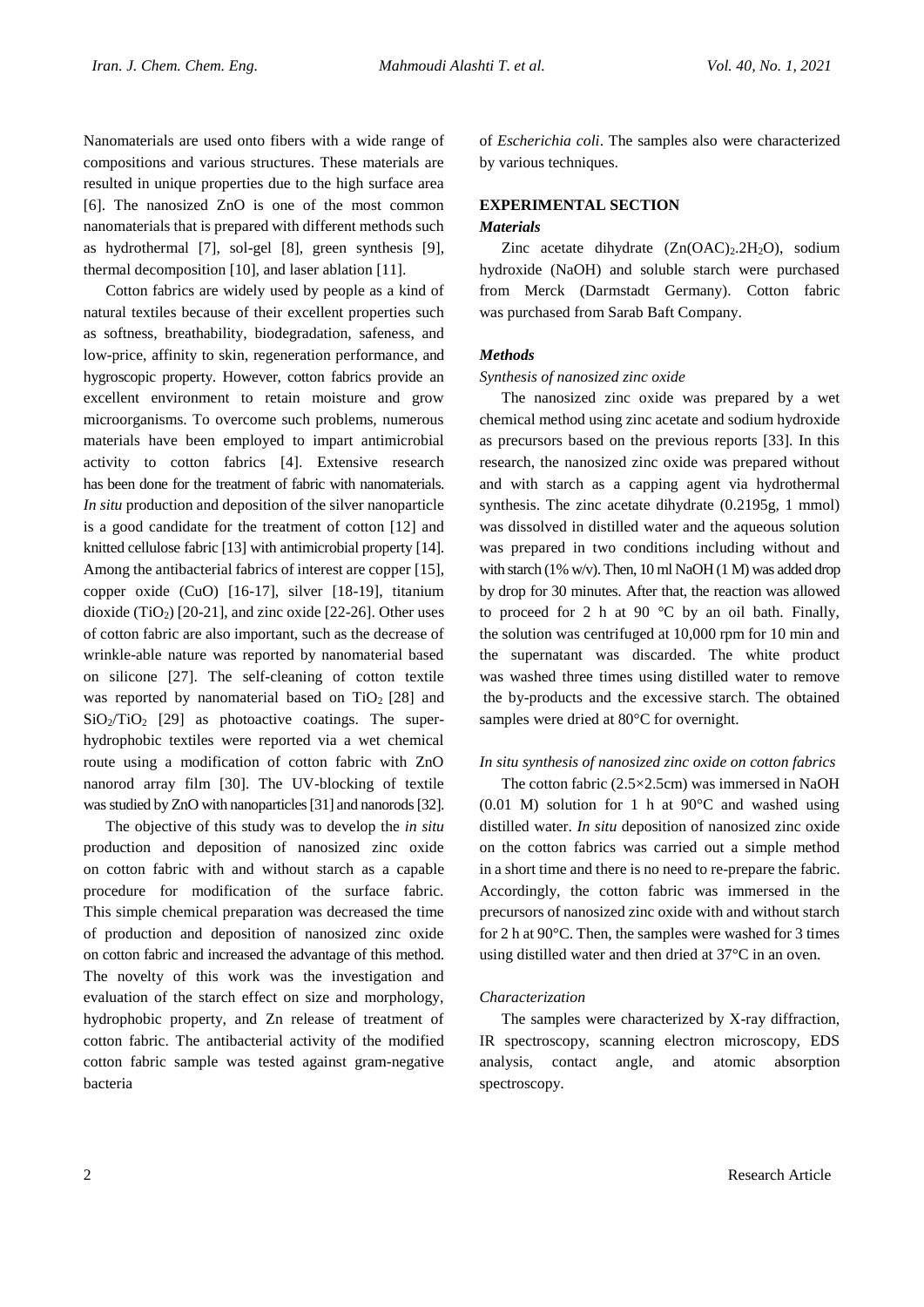The X-ray diffraction patterns of the products were collected utilizing Cu Kα X-ray radiation with a voltage of 40 kV and a current of 30 mA by X'pert pro diffractometer (Equinox3000, France). Fourier transforms infrared spectra of control and treatment of cotton fabrics were recorded using a Nicolet 380 FT-IR spectrophotometer (Thermo electron corporation, USA). A scanning electron microscope (EM-3200 model, KYKY, China) was employed to observe the morphology and size. Atomic absorption spectroscopy measurements were performed (Perkinelmer model). The contact angle was evaluated (OCA 15 plus model, Dataphysics Swiss). The antibacterial activities were evaluated by disk diffusion method against *E. coli*, strain ATCC 8739, a gram-negative bacterium. The samples were placed on germ-containing agar plates, inoculated with *E. coli* then incubated in an agar media. Bacteriostatic activity of the sample was evaluated after 24 h of incubation at 37°C and investigated the percent reduction of bacteria and inhibition zone.

## **RESULTS AND DISCUSSION**

# *X-ray diffraction*

The X-ray diffraction patterns of samples were measured from 10 to 110 (2 $\theta$ ) (Fig. 1). XRD results were indicated the successful formation of nanosized ZnO in present or absent of starch. There are four strong peaks at 14.7, 16.3, 22.5, and 34.6° attributed to (100), (002), (101), and (102) crystal planes of ZnO respectively. Based on the results, the crystalline structure was similar to the previous report (JCPDS card No. 36-1451) [9]. For the treatment of cotton fabric, the XRD results were approved in the previous report [34].

## *Fourier transform infrared spectroscopy*

Fourier transform infrared spectroscopy are shown in Fig. 2 for nanosized zinc oxide, control cotton fabrics, and treatment of cotton fabrics. The absorption band at 422.79  $\text{cm}^{-1}$  was attributed to the stretching vibration of metal-oxygen (Zn-O). The result was corresponding with the previous report [30]. Two broad bands were illustrated between 3000-3700  $\text{cm}^{-1}$  and 2800-3000  $\text{cm}^{-1}$  that the first one is related to O–H stretching vibrations for functional groups and the second one can be related to C=O residues due to  $CO<sub>2</sub>$  atmospheric and C-H stretching in the cellulose of cotton fabric. Peaks at the 1428 and 1369 cm-1 were assigned



*Fig. 1: XRD pattern of (a) nanosized ZnO in absence of starch, (b) nanosized ZnO in presence of starch (c) control cotton fabric, (d) treatment of cotton fabric in the present of starch, and (e) treatment of cotton fabric in absent of starch.*

to C-H bending, and the result was corresponding with the previous report [35]. According to previous reports of cotton fabric, the minor shifts of peaks may be due to hydrogen bond as the interaction between ZnO nanostructures and cotton fabrics in comparison with control fabric [36-37]. The FT-IR results indicated the qualitative formation of ZnO deposition on the surface of treatment of cotton fabric with or without soluble starch.

#### *Scanning electron microscopy*

Scanning electron microscopy has investigated the size and morphology of ZnO nanostructures and nanosized zinc oxide on the surface of treatment of cotton fabrics with or without starch (Fig. 3). The result images were shown ZnO nanostructures spherical and rod shape with and without starch, respectively. The size of ZnO nanostructures was the average diameter of 52 nm and length of micrometer for nanorods (Fig. 3.a), and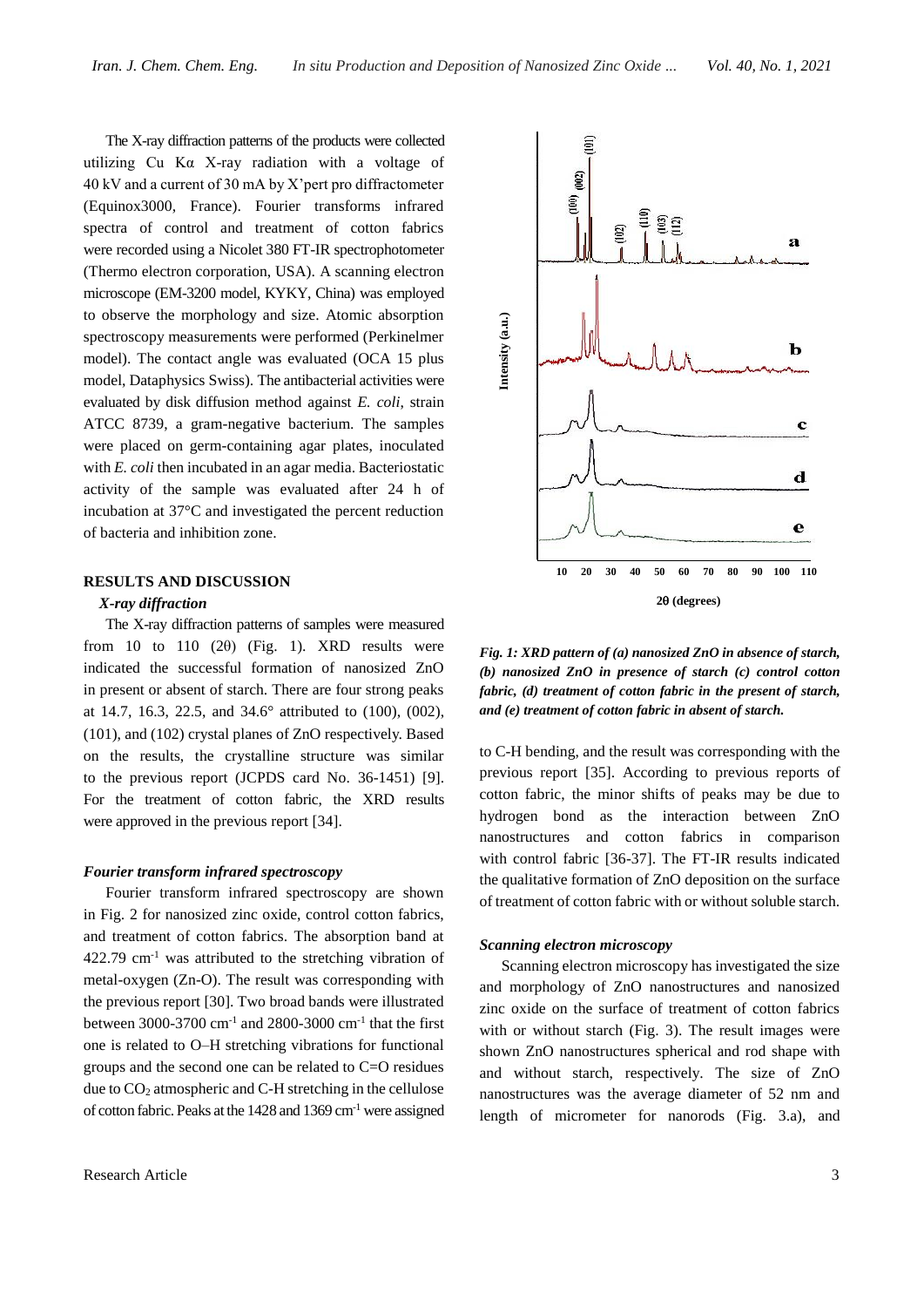





*Fig. 2: FTIR spectra of (a) nanosized ZnO, (b) control cotton fabric, and (c) treatment of cotton fabric.*

the average size of 88 nm (Fig. 3.b) for nanoparticles. Starch acted as a capping agent and affected on size and morphology of nanosized zinc oxide by increasing nucleation and controlling the growth of nanostructure. Scanning electron microscopy was shown the successful deposition of ZnO nanostructure on the cotton fiber with and without starch. Zinc oxide with a spherical shape can be observed on cotton fiber with a rough tube surface. The average size of ZnO nanoparticles without and with starch on the surface of fabrics was 67 nm (Fig. 3.c) and 87 (Fig. 3.d), respectively. These results indicated the successful formation of ZnO nanoparticles on the surface of treatment of cotton fabric with or without soluble starch. The ZnO nanoparticles were observed with spherical morphology that corresponded to the previous report for the treatment of cotton fabric with chitosan/ZnO nanoparticles [38].

## *Energy-dispersive X-ray spectroscopy*

Energy-dispersive X-ray spectroscopy was used to evaluate the chemical composition of treatment of cotton fabrics with ZnO nanoparticles (Fig. 4). This analysis was clearly showed strong peaks of elements such as carbon (C), oxygen (O), and zinc (Zn) after deposition of nanosized zinc oxide, indicating that ZnO nanostructures were deposited on the surface of cotton fabrics. The EDS results indicated the presence of zinc and oxygen in treatment of cotton fabric with or without soluble starch, and approved the previous report [34].

#### *Contact angel*

The wettability of the cotton fabrics was investigated using the digital photograph image of spherical water droplets. Generally, if the water contact angle is smaller than 90°, the solid surface is considered hydrophilic and if the water contact angle is larger than 90°, the solid surface is considered hydrophobic [39]. The control cotton fibers were hydrophilic with the water contact angle of  $69.3^\circ$  and 69.1° because of the abundant surface hydroxyl groups and observed water absorption easily (Fig. 5.a). The treatment of cotton fabrics with zinc oxide were turned hydrophilic in absent starch with the water contact angle of  $76.4^\circ$  and 73.6° because of the presence of nanosized zinc oxide (Fig. 5.b). The decrease in water contact angle was assigned to the decrease in hydrophobicity. The treatment of cotton fabrics with zinc oxide were shown hydrophobic in presence of starch with the water contact angle of 90.9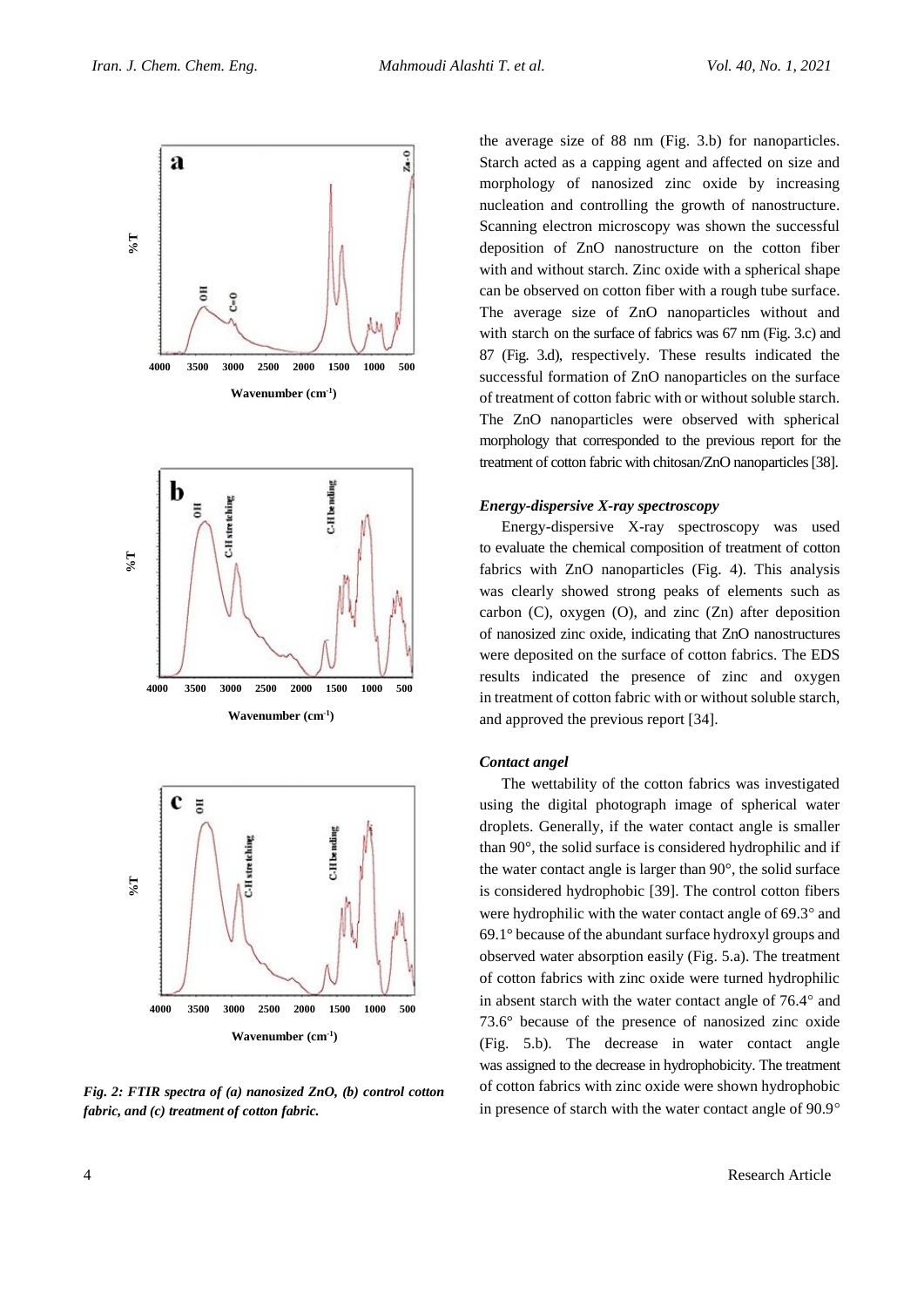

*Fig. 3: SEM image (a) nanosized ZnO (b) nanosized ZnO in the presence of starch (c) nanosized ZnO on cotton fabric (d) nanosized ZnO on cotton fabric in the presence of starch.*



*Fig. 4: EDS of (a) nanosized ZnO on cotton fabric (b) nanosized ZnO on cotton fabric in presence of starch.*

Research Article 5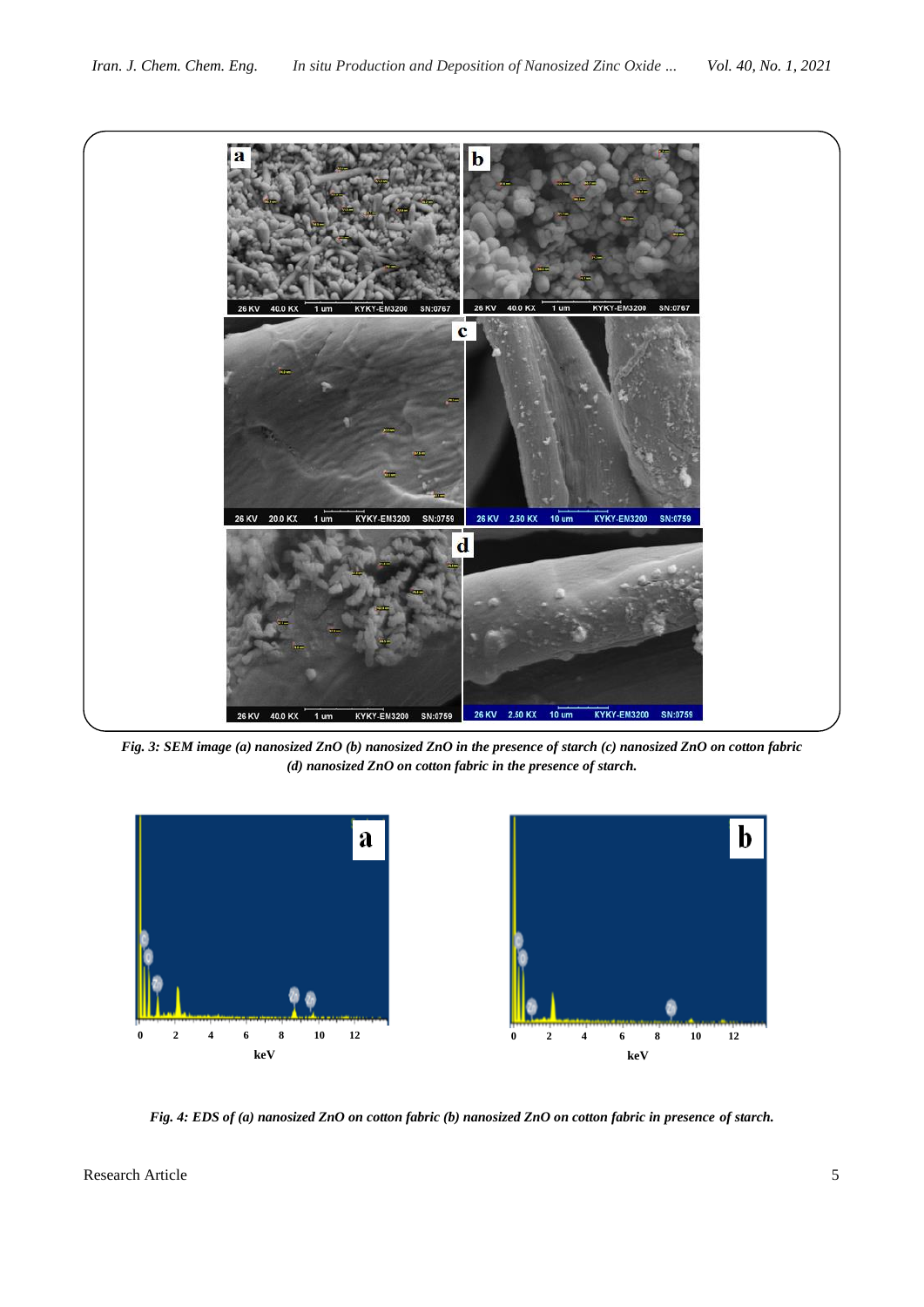

*Fig. 5: The water contact angle of (a) cotton fabric, (b) nanosized ZnO on cotton fabric, and (c) nanosized ZnO on cotton fabric in presence of starch.*

and 95.5° that is clearly revealing the surface was changed (Fig. 5.c). These results indicated the hydrophobic and hydrophilic properties in the treatment of cotton fabric with or without soluble starch, respectively. The contact angel results were approved the wettability properties of treatment of cotton fabric with ZnO nanoparticles [40].

## *Atomic absorption spectroscopy*

The released zinc was evaluated using atomic absorption spectroscopy at 213.9 nm during washing. The treatment of the cotton fabric sample (1 g) was washed 3 times using a washing bath at room temperature and 40 °C. The measurement of Zn content is shown in Fig. 6 for the treatment of cotton fabrics with and without starch. Based on the results, the higher amount of released Zn was shown for the treatment of cotton fabric without starch and washing at more temperature. There was the hydrogen bond as the interaction between nanosized zinc oxide and cotton fabrics, and the nanostructures didn't have the covalent

bond with the fabric surface. Also, the amount of released zinc was decreased through three rinse cycles of treatment of cotton fabrics. Therefore, starch improved the washing durability of treatment of cotton fabrics with nanosized ZnO at two tested temperatures. The results of released Zn were presented for the first time at 40 °C, and corresponded to the previous report for various shapes of zinc oxide nanoparticles at room temperature [33].

# *Antibacterial test*

The antibacterial activity of treatment of cotton fabrics with zinc oxide was evaluated using agar diffusion and the absorption method against *E. coli* (strain ATCC 8739) at 37 °C for up to 24 h (ISO 20645:2004). The inhibition zone was 1 mm for the treatment of cotton fabrics with and without starch, indicating antibacterial activity in comparison with control cotton fabrics. The antibacterial results were approved the previous reports by *in situ* synthesis and sol-gel method [41], and using the pad-dry-cure method [42] in modified textiles with zinc oxide nanoparticles.

# **CONCLUSIONS**

In this study, cotton fabrics were modified with zinc oxide nanostructure using *in situ* immersion method. The presence of starch affected the size, morphology, hydrophobicity, and release of ZnO nanostructure deposited on the fabric surface. Starch controlled morphology and size by capping of growth planes and observed more nanoparticles with a slightly larger size on cotton fabrics. Also, starch caused an increase in the amount of nanosized zinc oxide and a decrease of hydrophilic and release in treated fabrics. The change of hydrophilic property is possible for cotton fabric with surface modification to hydrophobic properties. The presence of starch cased to decrease of zinc release from cotton fabric. Based on the result, treatment of cotton fabrics showed antibacterial agent against *E. coli* compared to untreated fabrics and can have huge potential for different applications in future goals. The important innovation is *in situ* production and deposition of nanosized zinc oxide on cotton fabric with and without starch for expansion of other uses to be concentrated.

## **Acknowledgments**

We would like to thank Dr. Masumeh Ghasemi Nejad for editing the manuscript.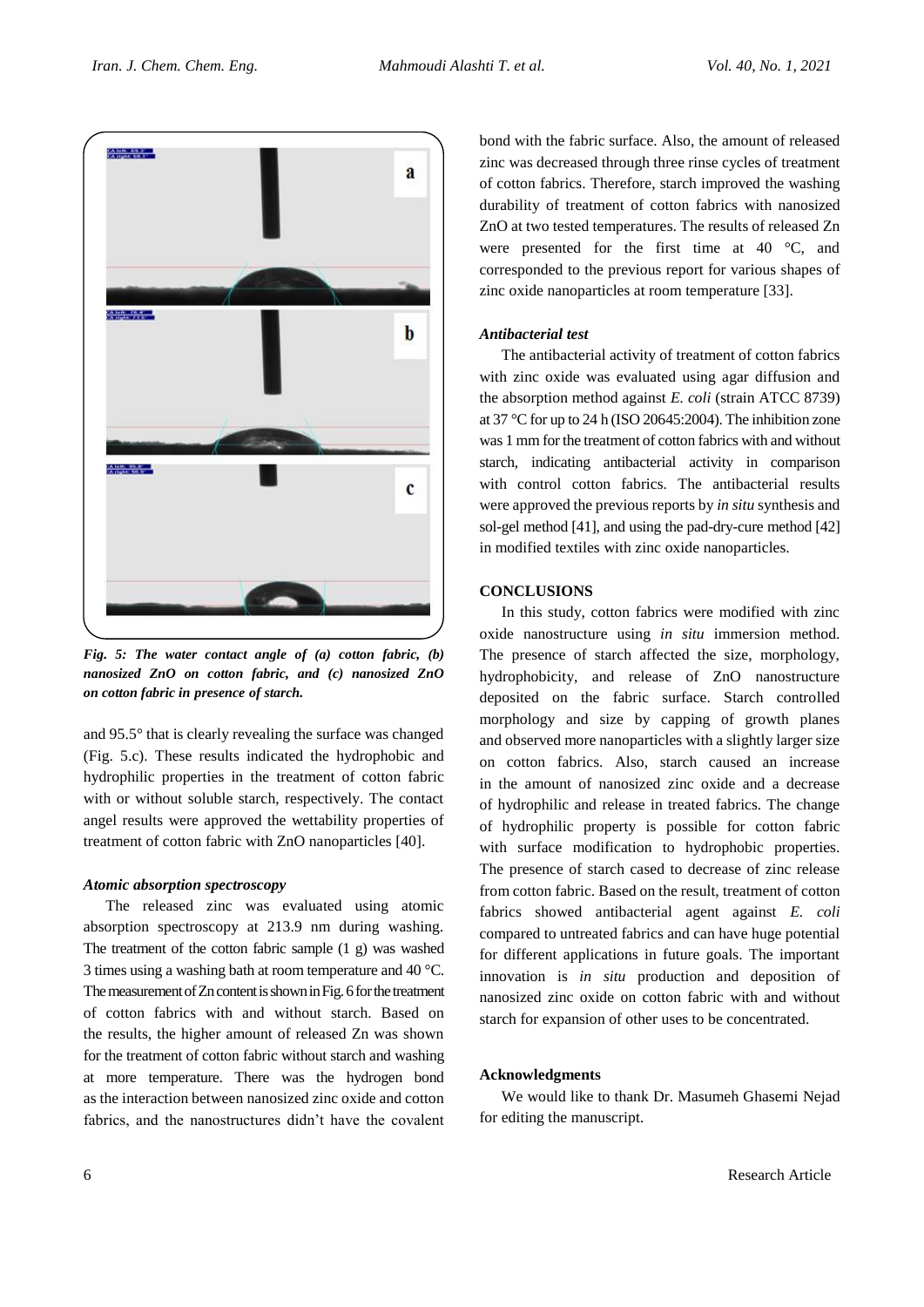

*Fig. 6: The released zinc from the treatment of cotton fabrics during washing (a) at 40C and (b) at room temperature.*

*Received : Jul. 17, 2019 ; Accepted : Oct. 28, 2019*

# **REFERENCES**

- [1] Qian L., Hinestroza J.P.[, Application of Nanotechnology](https://pdfs.semanticscholar.org/628c/057cedf395983102477e78b5645762a7430c.pdf)  [for High-Performance Textiles,](https://pdfs.semanticscholar.org/628c/057cedf395983102477e78b5645762a7430c.pdf) Journal of Textile and Apparel, *JTATM.,* **4**: 1-7 (2004).
- [2] Karst D., Yang Y., [Potential Advantages and Risks](https://www.researchgate.net/publication/279894119_Potential_Advantages_and_Risks_of_Nanotechnology_for_Textiles)  [of Nanotechnology for Textiles,](https://www.researchgate.net/publication/279894119_Potential_Advantages_and_Risks_of_Nanotechnology_for_Textiles) *AATCC Review.*, **6**: 44-48 (2006).
- [3] Zhang F., Wu X., Chen Y., Lin H., [Application of](https://link.springer.com/article/10.1007/s12221-009-0496-8)  [Silver Nanoparticles to Cotton Fabric as an](https://link.springer.com/article/10.1007/s12221-009-0496-8)  [Antibacterial Textile Finish,](https://link.springer.com/article/10.1007/s12221-009-0496-8) *Fiber Polym.*, **10(4)**: 496-501 (2009).
- [4] Fouda M.M., Abdel-Halim E.S., Al-Deyab S.S., [Antibacterial Modification of Cotton Using](https://www.ncbi.nlm.nih.gov/pubmed/23399115)  [Nanotechnology,](https://www.ncbi.nlm.nih.gov/pubmed/23399115) *Carbohydr Polym*., **92**: 943-954 (2013).
- [5] Stoimenov P.K., Klinger R.L., Marchin G.L., Klabunde K.J., [Metal Oxide Nanoparticles as](https://pubs.acs.org/doi/10.1021/la0202374)  [Bactericidal Agents,](https://pubs.acs.org/doi/10.1021/la0202374) *Langmuir*., **18**: 6679-6686 (2002).
- [6] Dastjerdi D.R., Montazer M., [A Review on the](https://www.sciencedirect.com/science/article/pii/S0927776510001773)  [Application of Inorganic Nano-Structured Materials](https://www.sciencedirect.com/science/article/pii/S0927776510001773)  [in the Modification of Textiles: Focus on Anti-Microbial](https://www.sciencedirect.com/science/article/pii/S0927776510001773)  [Properties,](https://www.sciencedirect.com/science/article/pii/S0927776510001773) *Colloid Surface B.*, **79**: 5-18 (2010).
- [7] Nejati K., Rezvani Z., Pakizevand R.[, Synthesis of ZnO](https://www.researchgate.net/publication/261992038_Synthesis_of_ZnO_nanoparticles_and_investigation_of_the_ionic_template_effect_on_their_size_and_shape) [Nanoparticles and Investigation of the Ionic Template](https://www.researchgate.net/publication/261992038_Synthesis_of_ZnO_nanoparticles_and_investigation_of_the_ionic_template_effect_on_their_size_and_shape)  [Effect on Their Size and Shape,](https://www.researchgate.net/publication/261992038_Synthesis_of_ZnO_nanoparticles_and_investigation_of_the_ionic_template_effect_on_their_size_and_shape) *Int. Nano Lett.*, **1(2)**: 75-81 (2011).
- [8] Divya B., Karthikeyan C., Rajasimman M., [Chemical](https://www.researchgate.net/publication/329308145_Chemical_Synthesis_of_Zinc_Oxide_Nanoparticles_and_Its_Application_of_Dye_Decolourization)  [Synthesis of Zinc Oxide Nanoparticles and Its](https://www.researchgate.net/publication/329308145_Chemical_Synthesis_of_Zinc_Oxide_Nanoparticles_and_Its_Application_of_Dye_Decolourization)  [Application of Dye Decolourization,](https://www.researchgate.net/publication/329308145_Chemical_Synthesis_of_Zinc_Oxide_Nanoparticles_and_Its_Application_of_Dye_Decolourization) *Int. J. Nanosci. Nanotechnol*., **14(4)**: 267-275 (2018).
- [9] Hajiashrafi S., Motakef-Kazemi N., [Green Synthesis](http://www.nanomedicine-rj.com/article_31900.html)  [of Zinc Oxide Nanoparticles Using Parsley Extract,](http://www.nanomedicine-rj.com/article_31900.html) *Nanomed. Res. J*., **3(1)**: 44-50 (2018).
- [10] Hajiashrafi, S., Motakef-Kazemi, N., [Preparation and](https://www.sciencedirect.com/science/article/pii/S2405844019358128)  Evaluation of ZnO [Nanoparticles by Thermal](https://www.sciencedirect.com/science/article/pii/S2405844019358128)  [Decomposition of MOF-5,](https://www.sciencedirect.com/science/article/pii/S2405844019358128) *Heliyon.,* **5**: E02152 (2019).
- [11] Ghaleb A.D., Khilkala W.M., Abd Alwahid S.N., [Preparation and Characterization of ZnO](http://www.ijcce.ac.ir/article_31948.html) Nanoparticles [by Laser Ablation in NaOH Aqueous Solution,](http://www.ijcce.ac.ir/article_31948.html) *Iran. J. Chem. Chem. Eng*. *(IJCCE)*, **37(1)**: 11-16 (2018).

Research Article 7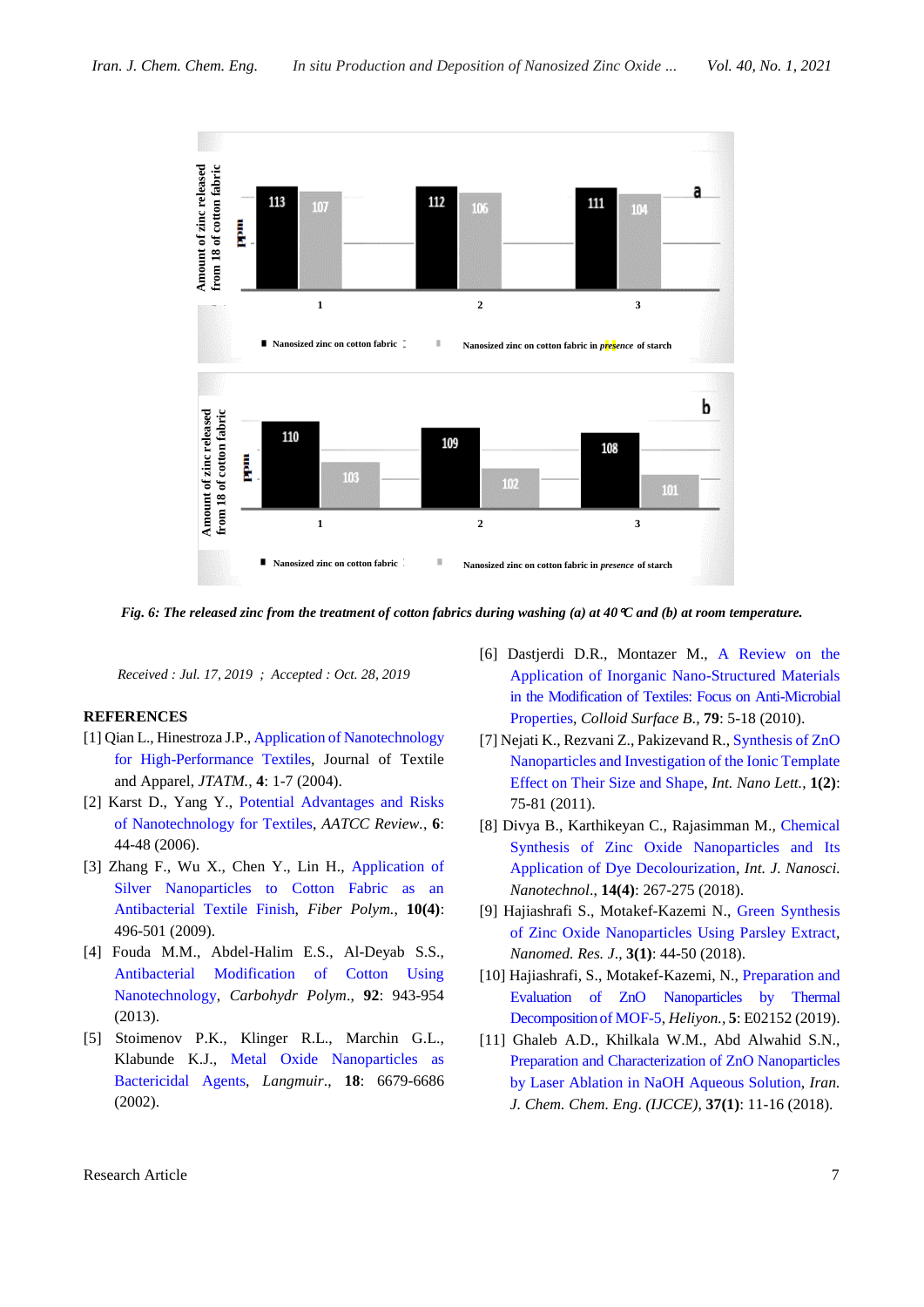- [12] Jiang T., Liu L., Yao J., *In Situ* [Deposition of Silver](https://www.researchgate.net/publication/251312200_In_situ_Deposition_of_Silver_Nanoparticles_on_the_Cotton_Fabrics)  [Nanoparticles on the Cotton Fabrics,](https://www.researchgate.net/publication/251312200_In_situ_Deposition_of_Silver_Nanoparticles_on_the_Cotton_Fabrics) *Fiber Polym.*, **12(5)**: 620-625 (2011).
- [13] Zulfiqar A.R., *In Situ* [Synthesis and Immobilization](https://www.tandfonline.com/doi/abs/10.1080/15440478.2017.1321517?journalCode=wjnf20)  [of Nanosilver on Knitted Cellulose Fabric,](https://www.tandfonline.com/doi/abs/10.1080/15440478.2017.1321517?journalCode=wjnf20) *J. Nat. Fibers.*, 1-8 (2017).
- [14] El-Shishtawy R.M., Asiri A.M., *In Situ* [Production](https://link.springer.com/article/10.1007/s10570-010-9455-1)  [of Silver Nanoparticle on Cotton Fabric and Its](https://link.springer.com/article/10.1007/s10570-010-9455-1)  [Antimicrobial Evaluation,](https://link.springer.com/article/10.1007/s10570-010-9455-1) *Cellulose.*, **18**:75-82 (2011).
- [15] Chattopadhyay D.P., Patel B.H., Effect of Nanosized [Colloidal Copper on Cotton Fabric,](https://www.jeffjournal.org/papers/Volume5/5-3-1Chattopadhyay1.pdf) *J. Eng. Fiber. Fabr.*, **4**(3): 1-6 (2010).
- [16] Perslshtein I., Applerot G., Perkas N., Wehrschrschet, E., Hasmann A., Guebitz, Gedanken G., [Cuo-Cotton](https://www.sciencedirect.com/science/article/abs/pii/S0257897209005246)  [Nanocomposite: Formation, Morphology, and](https://www.sciencedirect.com/science/article/abs/pii/S0257897209005246)  [Antibacterial Activity,](https://www.sciencedirect.com/science/article/abs/pii/S0257897209005246) *A Surf. Coat. Technol.*, **204**: 54-57 (2009).
- [17] Anita S., Ramachandran T., Rajendran R., Koushik C.V., Mahalakshi M.A., [A Study of the Antimicrobial](https://www.researchgate.net/publication/258195888_A_study_of_the_antimicrobial_property_of_encapsulated_copper_oxide_nanoparticles_on_cotton_fabric)  [Properties of Encapsulated Copper-Oxide](https://www.researchgate.net/publication/258195888_A_study_of_the_antimicrobial_property_of_encapsulated_copper_oxide_nanoparticles_on_cotton_fabric)  [Nanoparticles on Cotton Fabric,](https://www.researchgate.net/publication/258195888_A_study_of_the_antimicrobial_property_of_encapsulated_copper_oxide_nanoparticles_on_cotton_fabric) *Text. Res. J.*, **81**: 1091-1099 (2011).
- [18] Yue X., Lin H., Yan T., Zhang D., Lin H., Chen Y., [Synthesis of Silver Nanoparticles with Sericin and](https://www.researchgate.net/publication/271661005_Synthesis_of_Silver_Nanoparticles_with_Sericin_and_Functional_Finishing_to_Cotton_Fabrics)  [Functional Finishing to Cotton Fabrics,](https://www.researchgate.net/publication/271661005_Synthesis_of_Silver_Nanoparticles_with_Sericin_and_Functional_Finishing_to_Cotton_Fabrics) *Fiber Polym.*, **15**(4): 716-722 (2014).
- [19] Lee H.J., Yeo S.Y., Jeong S.H., [Antibacterial Effect](https://link.springer.com/article/10.1023/A:1023736416361)  [of Nanosized Silver Colloidal Solution on Textile](https://link.springer.com/article/10.1023/A:1023736416361)  [Fabrics,](https://link.springer.com/article/10.1023/A:1023736416361) *J Mater Sci..*, **38**: 2199-2204 (2003).
- [20] Fu G., Vary P.S., Lin C.T., Anatase  $TiO<sub>2</sub>$ [Nanocomposites for Antimicrobial Coatings,](https://pubs.acs.org/doi/pdf/10.1021/jp0502196) *J. Phys. Chem. B.*, **109**: 8889-8898 (2005).
- [21]. Maness P.C., Smolinski S., Blake D.M., Huang Z., Wolfrum E.J., Jacoby W.A., [Bactericidal Activity](https://www.ncbi.nlm.nih.gov/pubmed/10473421)  [of Photocatalytic TiO](https://www.ncbi.nlm.nih.gov/pubmed/10473421)<sub>2</sub> Reaction: Toward an [Understanding of its Killing Mechanism,](https://www.ncbi.nlm.nih.gov/pubmed/10473421) *Appl. Environ. Microbiol.*, **65**: 4094-4098 (1999).
- [22] Li Q., Chen S.L., Jiang W.C., [Durability of Nano ZnO](https://onlinelibrary.wiley.com/doi/abs/10.1002/app.24866) [Antibacterial Cotton Fabric to Sweat,](https://onlinelibrary.wiley.com/doi/abs/10.1002/app.24866) *J. Appl. Polym. Sci.*, **103**: 412-416 (2007).
- [23] Zhang D., Zhang G., Chen L., Liao Y., Chen Y., Lin H., Morikawa H., [Synthesis of ZnO](https://www.researchgate.net/publication/278663693_Synthesis_of_ZnO_Nanoparticles_by_PNP_and_Its_Application_on_the_Functional_Finishing_of_Cotton_Fabrics) Nanoparticles [by PNP and Its Application on the Functional Finishing](https://www.researchgate.net/publication/278663693_Synthesis_of_ZnO_Nanoparticles_by_PNP_and_Its_Application_on_the_Functional_Finishing_of_Cotton_Fabrics) [of Cotton Fabrics,](https://www.researchgate.net/publication/278663693_Synthesis_of_ZnO_Nanoparticles_by_PNP_and_Its_Application_on_the_Functional_Finishing_of_Cotton_Fabrics) *Fiber Polym.*, **15(9)**: 1842-1849 (2014).
- [24] Yadav A., Prasad V., Kathe A.A., Raj S., Yadav D., Sundaramoorthy C., Vigneshwaran N., [Functional](https://link.springer.com/article/10.1007/s12034-006-0017-y)  [Finishing in Cotton Fabrics Using Zinc Oxide](https://link.springer.com/article/10.1007/s12034-006-0017-y)  [Nanoparticles,](https://link.springer.com/article/10.1007/s12034-006-0017-y) *Bull. Mater. Sci.*, **29**(6): 641-645 (2006).
- [25] Vigneshwaran N., Kumar S., Kathe A.A., Varadarajan P.V., Prasad V., [Functional Finishing of](https://www.researchgate.net/publication/230919176_Functional_Finishing_of_Cotton_Fabrics_Using_Zinc_Oxide-Soluble_Starch_Nanocomposites)  [Cotton Fabrics Using Zinc Oxide–Soluble Starch](https://www.researchgate.net/publication/230919176_Functional_Finishing_of_Cotton_Fabrics_Using_Zinc_Oxide-Soluble_Starch_Nanocomposites)  [Nanocomposites,](https://www.researchgate.net/publication/230919176_Functional_Finishing_of_Cotton_Fabrics_Using_Zinc_Oxide-Soluble_Starch_Nanocomposites) *Nanotechnology.*, **17**: 5087-5095 (2006).
- [26] Asokan A., Ramachandran T., Ramaswamy R., Koushik C.V., Muthusamy M., [Preparation and](https://www.researchgate.net/publication/277043536_Preparation_and_Characterization_of_Zinc_Oxide_Nanoparticles_and_a_Study_of_the_Anti-microbial_Property_of_Cotton_Fabric_Treated_with_the_Particles)  [Characterization of Zinc Oxide Nanoparticles](https://www.researchgate.net/publication/277043536_Preparation_and_Characterization_of_Zinc_Oxide_Nanoparticles_and_a_Study_of_the_Anti-microbial_Property_of_Cotton_Fabric_Treated_with_the_Particles)  [and a Study of the Anti-Microbial Property of Cotton Fabric](https://www.researchgate.net/publication/277043536_Preparation_and_Characterization_of_Zinc_Oxide_Nanoparticles_and_a_Study_of_the_Anti-microbial_Property_of_Cotton_Fabric_Treated_with_the_Particles)  [Treated with the Particles,](https://www.researchgate.net/publication/277043536_Preparation_and_Characterization_of_Zinc_Oxide_Nanoparticles_and_a_Study_of_the_Anti-microbial_Property_of_Cotton_Fabric_Treated_with_the_Particles) *JTAYM*., **6(4)**: 1-7 (2010).
- [27] Chattopadhyay D.P., Vyas D.D., Effect of Silicone [Nano-Emulsion Softener on Physical Properties](https://pdfs.semanticscholar.org/54f3/f621ef988b3b47729c3bbfde9706ab753f91.pdf)  [of Cotton Fabric,](https://pdfs.semanticscholar.org/54f3/f621ef988b3b47729c3bbfde9706ab753f91.pdf) *Indian J. Fiber Text.*, **35**: 72-74 (2010).
- [28] Meilert K.T., Laub D., Kiwi J., [Photocatalytic Self-](https://www.sciencedirect.com/science/article/pii/S1381116905002001)[Cleaning of Modified Cotton Textiles by TiO](https://www.sciencedirect.com/science/article/pii/S1381116905002001)<sub>2</sub> [Clusters Attached by Chemical Spacers,](https://www.sciencedirect.com/science/article/pii/S1381116905002001) *J. Mol. Cata.l A-Chem.*, **237**: 101-108 (2005).
- [29] Yuranova T., Mosteo, R., Bandara J., Laub D., Kiwi J., [Self-Cleaning Cotton Textiles Surfaces Modified](https://www.sciencedirect.com/science/article/pii/S1381116905006199)  [by Photoactive SiO](https://www.sciencedirect.com/science/article/pii/S1381116905006199)2/TiO<sup>2</sup> Coating, *J. Mol. Catal. A-Chem.*, **244**: 160-167 (2006).
- [30] Xu B., Cai Z., [Fabrication of a Superhydrophobic](https://www.researchgate.net/publication/248194793_Fabrication_of_a_Superhydrophobic_ZnO_Nanorod_Array_Film_on_Cotton_Fabrics_Via_a_Wet_Chemical_Route_and_Hydrophobic_Modification)  ZnO [Nanorod Array Film on Cotton Fabrics](https://www.researchgate.net/publication/248194793_Fabrication_of_a_Superhydrophobic_ZnO_Nanorod_Array_Film_on_Cotton_Fabrics_Via_a_Wet_Chemical_Route_and_Hydrophobic_Modification) *via* a Wet [Chemical Route and Hydrophobic Modification,](https://www.researchgate.net/publication/248194793_Fabrication_of_a_Superhydrophobic_ZnO_Nanorod_Array_Film_on_Cotton_Fabrics_Via_a_Wet_Chemical_Route_and_Hydrophobic_Modification) *Appl. Surf. Sei.*, **254**: 5899-5904 (2008).
- [31] Becheri A., Durr M., Nostro P.L., Baglioni P., [Synthesis and Characterization of Zinc Oxide](https://link.springer.com/article/10.1007/s11051-007-9318-3)  [Nanoparticles: Application to Textiles as UV-](https://link.springer.com/article/10.1007/s11051-007-9318-3)[Absorbers,](https://link.springer.com/article/10.1007/s11051-007-9318-3) *J Nanopart. Res.*, **10**: 679-689 (2008).
- [32] Li R., Che J., Zhang H., He J., Bahi A., Ko F., [Study](https://link.springer.com/article/10.1007/s11051-014-2581-1)  on Synthesis of ZnO [Nanorods and Its UV-Blocking](https://link.springer.com/article/10.1007/s11051-014-2581-1)  [Properties on Cotton Fabrics Coated with the ZnO](https://link.springer.com/article/10.1007/s11051-014-2581-1) [Quantum Dot,](https://link.springer.com/article/10.1007/s11051-014-2581-1) *J.Nanopart.Res.*, **16**: 2581-12014 (2014).
- [33] Sricharussin W., Threepopnatkul P., Neamjan N., [Effect of Various Shapes of Zinc Oxide Nanoparticles](https://link.springer.com/article/10.1007/s12221-011-1037-9)  [on Cotton Fabric for UV-Blocking and Anti-Bacterial](https://link.springer.com/article/10.1007/s12221-011-1037-9)  [Properties,](https://link.springer.com/article/10.1007/s12221-011-1037-9) *Fiber Polym.*, **12**(8): 1037-1041 (2011).
- [34] Souza D.A.R., Gusatti M., Ternus R.Z., Fiori M.A., Riella H.G., *In Situ* [Growth of ZnO](https://www.researchgate.net/publication/327330924_In_Situ_Growth_of_ZnO_Nanostructures_on_Cotton_Fabric_by_Solochemical_Process_for_Antibacterial_Purposes) Nanostructures [on Cotton Fabric by Solochemical Process for](https://www.researchgate.net/publication/327330924_In_Situ_Growth_of_ZnO_Nanostructures_on_Cotton_Fabric_by_Solochemical_Process_for_Antibacterial_Purposes)  [Antibacterial Purposes,](https://www.researchgate.net/publication/327330924_In_Situ_Growth_of_ZnO_Nanostructures_on_Cotton_Fabric_by_Solochemical_Process_for_Antibacterial_Purposes) *J. Nanomater*., **2018**: 1-9 (2018).